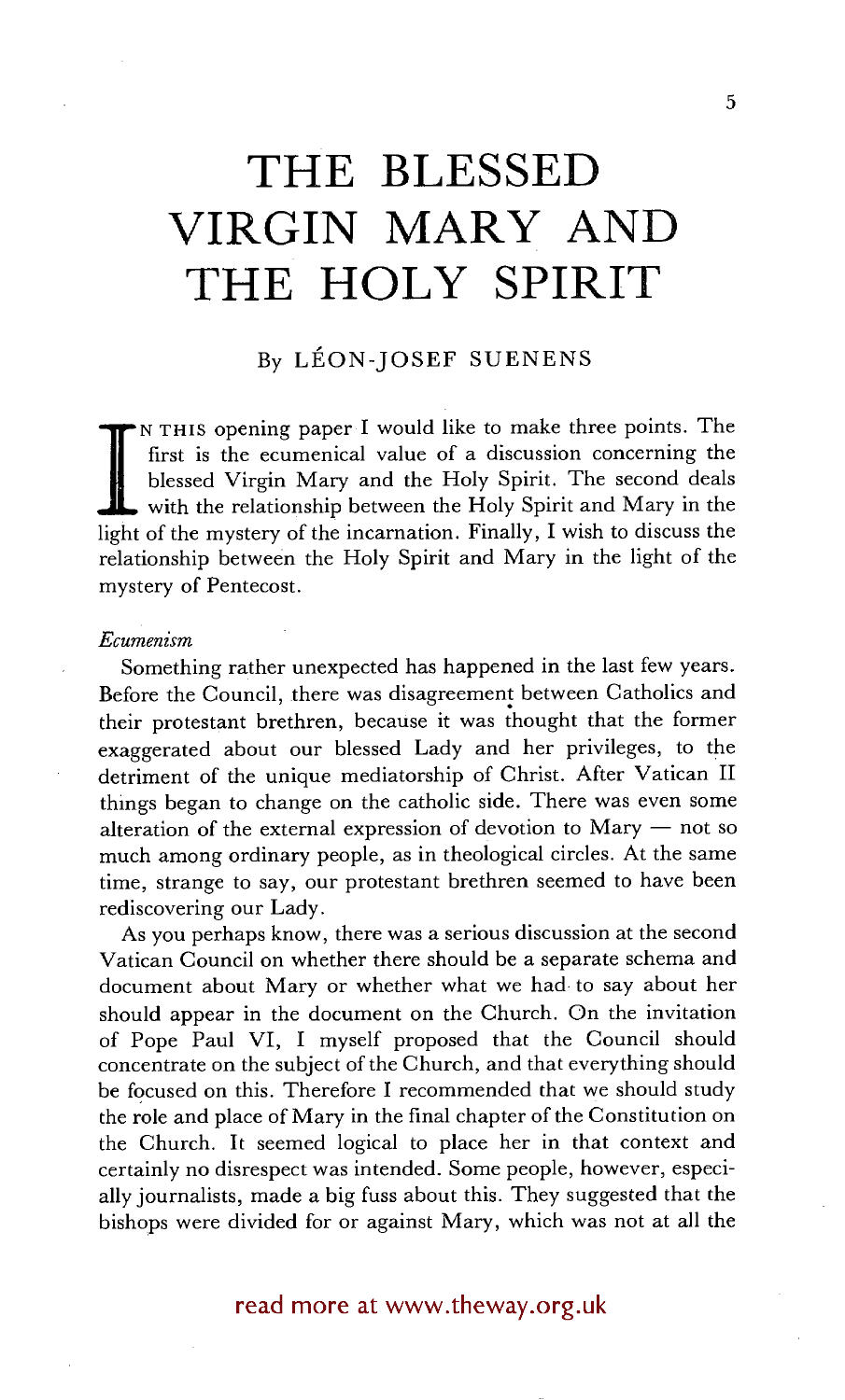case. The position we recommended was accepted finally by the vote of the Council.

However, after Vatican II, the idea seemed to arise that we ought to tone down what we were saying about Mary. One day I asked Karl Rahner, the german theologian, how he explained the fact that Catholics were a bit more reticent about our blessed Lady. His answer was that so olten they made Christianity a kind of abstraction by turning it into an 'ism'  $-$  a *Weltanschaung*. On the other hand I remember the saying of a famous president of the Reformed Church of France: 'My brethren, what did you do with the promise, with the prophecy of our blessed Lady in the Gospel: "All generations will call me Blessed"?'.

It is a joy to see that now we are coming together more and more on this point. I really believe that if we insist on the dynamic unity between the Holy Spirit and Mary in the mystery of the Incarnation, this can help a great deal in making a bridge between Protestants and Catholics. It should be understood, that when I say 'Catholic', I always mean to include the orthodox and anglican traditions. In my book *New Pentecost,* I wrote a few lines about this idea and I received a lot of reactions from Protestants who said that they agreed that this could be a way of coming together. In the past, we created the impression that we put Mary where they were expecting to find the Holy spirit. There is a very clear indication of this in an article by Elsie Gibson, entitled. 'Mary and the protestant mind'. She writes:

It is possibly as difficult for Catholics to understand what Protestants believe about the Holy Spirit as it is for Protestants to understand what Catholics believe about Mary. When I first began reading catholic periodicals and books, I was puzzled and offended by caricatures of our views regarding the Holy Spirit more than by anything else. The catholic consensus seemed to be that we glorify human impulses and judgments, attributing them to the inspiration of the third person of the Trinity. This is a travesty of the protestant position. When I began to study catholic theology, in every place I expected to find an exposition of the doctrine of the Holy Spirit, I found Mary. What Protestants universally attribute to the action of the Holy Spirit, was attributed to Mary.

Of course, this is not the case but it was certainly the impression given. So, if we can now show the deep unity between the Holy Spirit and Mary, I feel that this would be a step forward in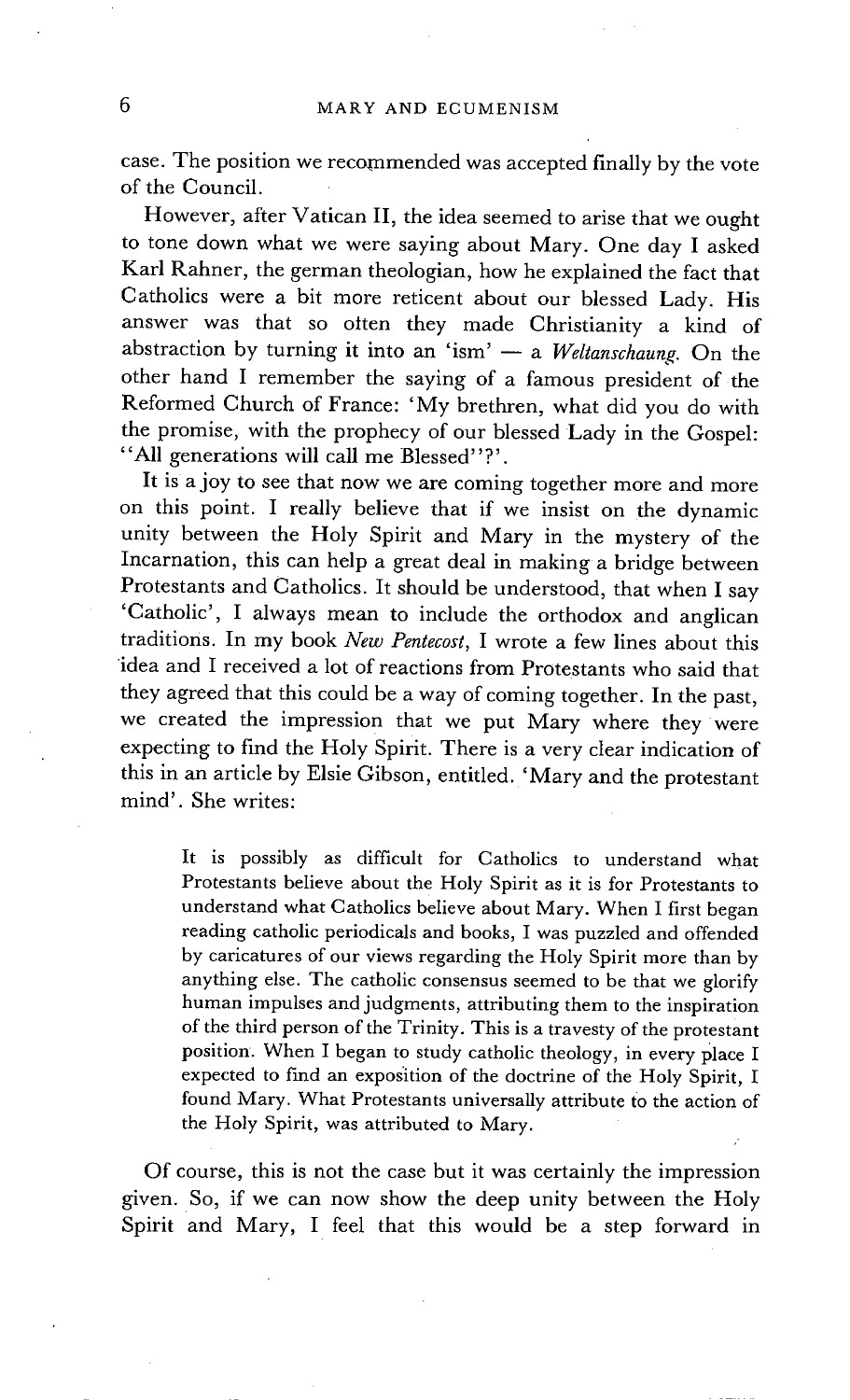ecumenical discussion. Thus I think it is important that at the beginning of this Congress the Ecumenical Society of the Blessed Virgin should concentrate on that relationship.

### *The Incarnation*

To speak of the Holy Spirit and Mary in the light of the mystery of the incarnation is to be on the deepest level of Christianity. Jesus is not half human and half divine; he is fully human and fully divine. We cannot express the way such a mystery has been realized; we have to ask the Holy Spirit to reveal it to us. We talk very easily about God the Father, yet it is said very explicitly in the scriptures that only the Holy Spirit can proclaim God as Father. We are not able to say 'Jesus' as it should be said in the depth of the mystery of Jesus without the Holy Spirit, for only the Holy Spirit can say 'Jesus'. Nobody can answer the question Jesus put to his disciples when he said, 'Who do you say I am?', replying, 'You are the Son of the living God', without the Holy Spirit. Jesus said so very explicitly to Peter (Mt 16,17). This is perhaps the reason why there are so many books about Jesus which see him only as a man in an historical, sociological setting.

Only the Spirit can say 'Church', for the very simple reason that the Church is a mystery: it is the mystical body of Christ. So we cannot even pronounce the word 'Church' without the Holy Spirit. We need to remember this, because we use the word 'Church' all the time in a sociological way. When I say in the Creed, 'I believe in the one Holy Catholic and Apostolic Church', that is the Church of my faith, that is the Church of the Holy Spirit who reveals it to me -- although my human eyes show me something quite different. I see the divided Church and I believe in the one united Church. I see a Church composed of people like you and me, not holy people, and I believe in the holy Church. I see that the Church is not universal. She does not exist in many parts of the world, or only as a very tiny minority, but I believe in its universality. The Church is born one, the Church is born holy, the Church is born universal from the first. That is the meaning of Pentecost: a dynamic universality. So when I have to speak the word 'Church', I should see it with the eyes of the Holy Spirit, who shows me the depth of its • unity, and the depth of its holiness. The Church is not holy because we are holy; the Church is already holy because, before we become holy, it is the holy mother Church which makes us holy.

So too only the Holy Spirit can reveal Mary to us, because she is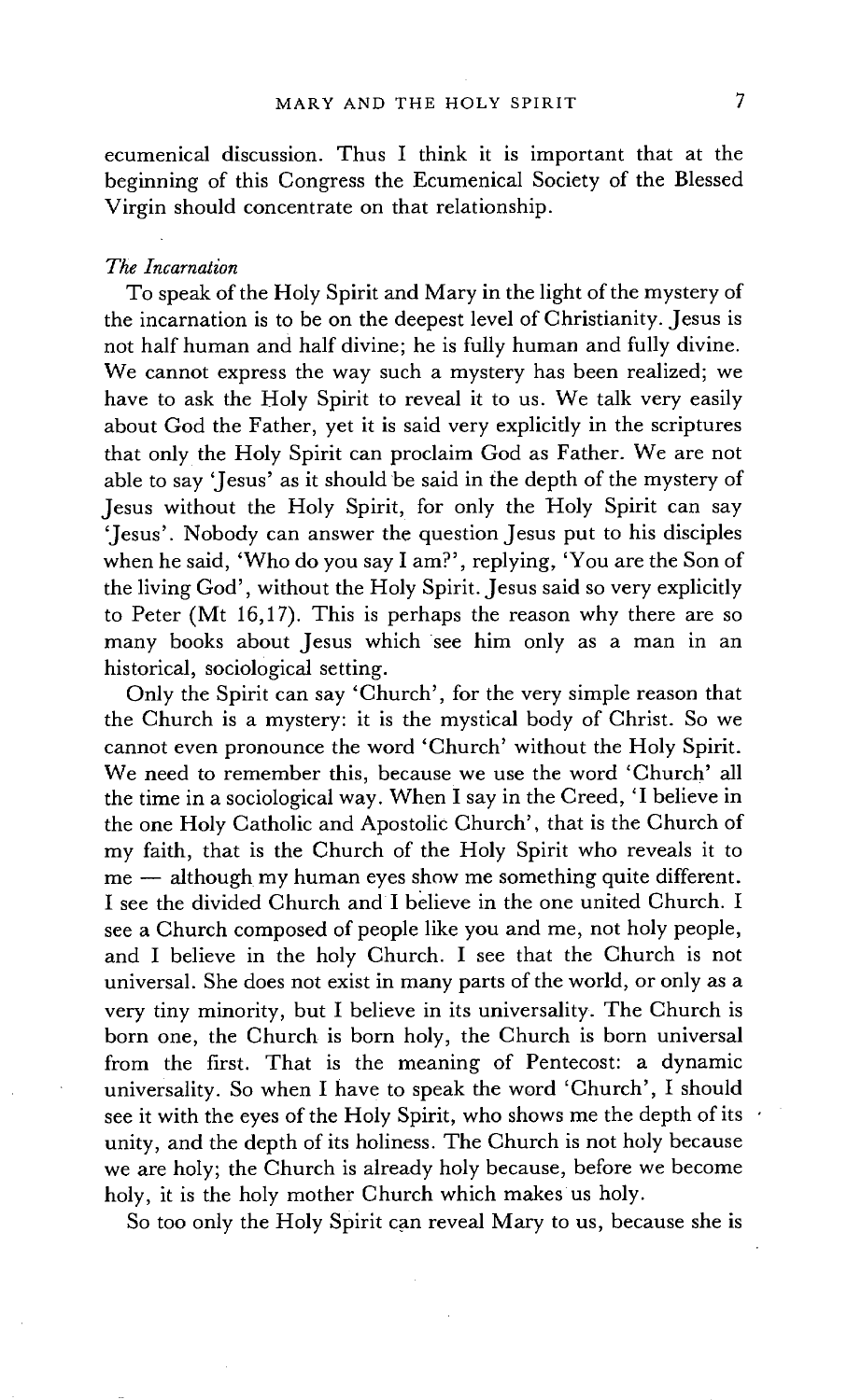in the mystery of the Father, Jesus and the Church. That is why in Vatican II the title of the final chapter of *Lumen Gentium* is 'Mary, in the mystery of Christ and of the Church'. If Christ is a mystery, if the Church is a mystery, Mary is also a mystery, and so we cannot discover Mary except in the light of the Holy Spirit. The first thing we read about Mary is that Joseph, in his uncertainty, heard in his soul a voice saying: 'Joseph, son of David, do not fear to take Mary, for that which is conceived in her is of the Holy Spirit' (Mt 1,20). That was said on a specific and special occasion, but I believe we have to enlarge it and listen to the voice of the Holy Spirit speaking and saying to each of us: 'Do not fear to open your heart to Mary. Do not fear to take Mary into your heart and soul, and life and tradition, for that which is conceived in her is of the Holy Spirit'. The link is very deep, and the Holy Spirit will show it to us.

When I think about the Holy Spirit, I see the oriental vision of the Trinity. The Father comes through the Son in the Holy Spirit. I see him coming through the mystery of the incarnation: the Father through the Word of God sends the Spirit to Mary. I see the Holy Spirit as the final point. If I may say so (it is a vision), it is as if the Father, through Jesus his Son, was lending a hand to humanity. On the other side, the purest human love which goes to meet the Spirit sent by the Father in the Word of God, is Mary. I find the meeting place of heaven and earth in Mary. She is the answer to God, Father, Son and Spirit, coming to her. She is the answer, not only by saying 'yes' in her personal name. She is the opening to that love; she is human love, the purest love possible. Mary is an answer to the full receptivity of that love. Human love meeting divine love.

However, it is not only Mary who is there at that moment. She is the daughter of Sion, she is Israel, she is all our people. In her is the 'yes' of all the patriarchs and the prophets. She is, in her person, all Israel. Moreover, she is saying 'yes' not only in her own name, not only in the name of all the elected jewish people, but she is also saying that 'yes' in the name of humanity. She is 'yes' to that mystical marriage between God and Man.

Everything in that moment is the work of the Holy Spirit. The faith of Mary is the gift of the Spirit. If she can say that "yes', it is because the Spirit in her is working in her will and her action (cf Phil 2,13). She is free, but in the depth of her freedom it is the Holy Spirit, permeating that freedom and giving her that capacity of freely saying that 'yes'. It is a receptivity and a positive action at the same time. We should not be afraid to insist on the collaboration of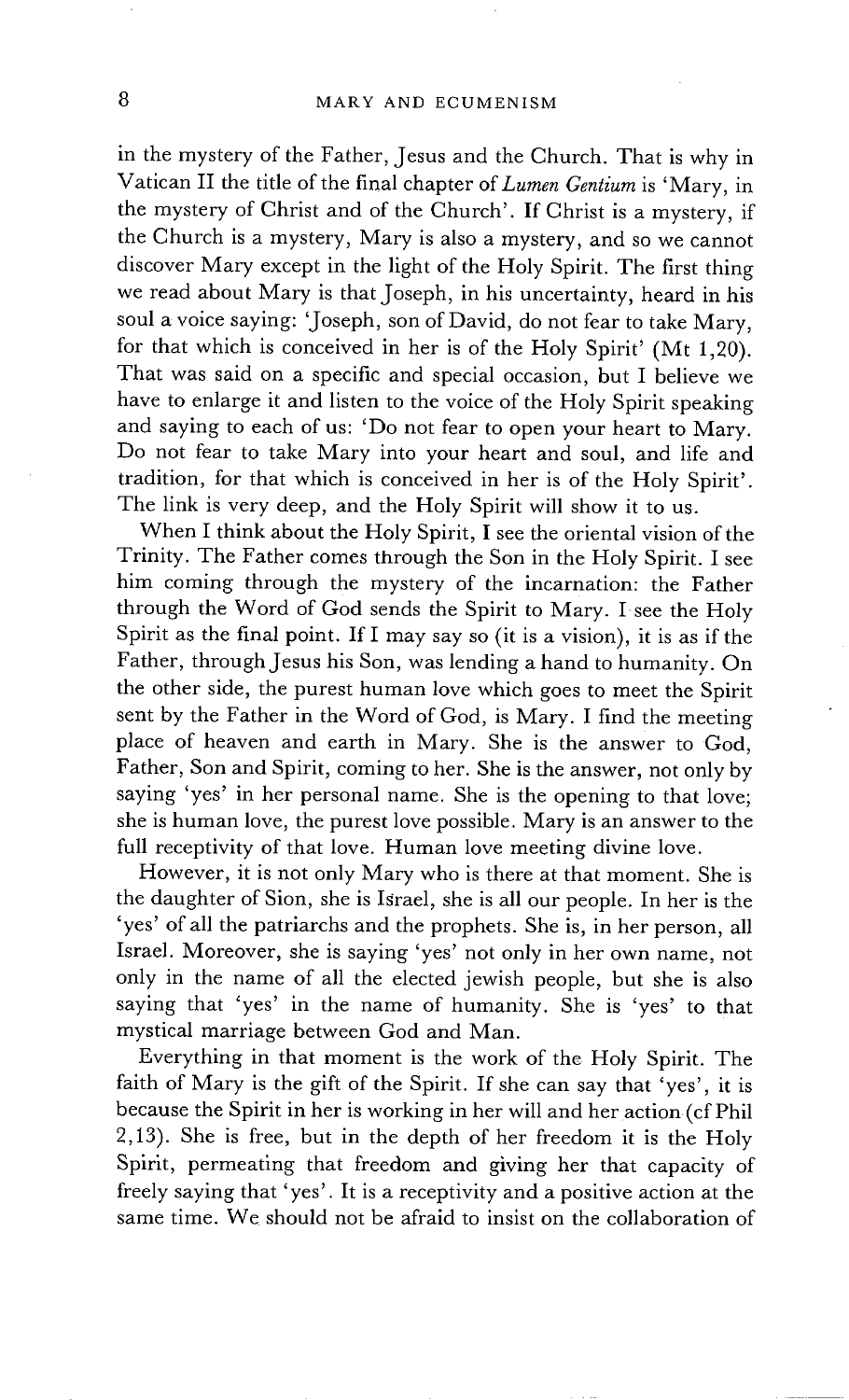Mary because that collaboration is a gift of the Spirit. There is no danger that we make of her a deity. She is what she is by the gift of God. Her freedom is a real freedom but inspired by the Spirit. As Zundel, the swiss theologian and poet wrote: 'God really gives what he gives. He still gives what he asks for. He gives twice what he receives. '

We should not see Mary only in that historical setting from a very narrow, sociological viewpoint, but really see the life of Mary in its full extension. To what did she say yes? She said 'yes' to the mystery of the Incarnation. But that incarnation was a redeeming incarnation. Her 'yes' was a 'yes' to that mystery of incarnation and redemption, which are one.

This makes the difference between an ordinary mother and Mary the mother of Jesus Christ. Let us take the mother of an important person, say the mother of Napoleon or the mother of Eisenhower. The mother of Eisenhower had nothing to do with the battles of her son; the mother-of Napoleon had nothing to do with Waterloo. Why do we not attribute to the mother the glorious or inglorious deeds of the sons? When the mother of Napoleon gave birth to the little child Bonaparte, he was not *born* as an Emperor, he *became*  Emperor. He was born as a child like everybody else, and then accidentally, casually, because of historical events, he became a famous general. But if I look at Mary, she started as the mother of the Redeemer. She did not bring to birth a son who later on became Redeemer. He came into the world as the Redeemer. So the 'yes' of Mary embraces, from the beginning to the end, what her Son was coming to do.

There is an antiphon sung the week before Christmas: 'O wisdom from the beginning to the end directing everything with power and at the same time with tenderness'. The love of God starts from the beginning of our life and continues to the end; everything is conducted, everything is guided. In the life of Mary there is continuity. She does not just bring a child into the world in the biological sense. Even if we remember that the mother is also important for the education of the child, it is not just that; that is only human. The Holy Spirit shows that it is much deeper than that. To become the mother of Jesus meant becoming the mother of the Redeemer. The name of Jesus means the Saviour. You can feel it from the very beginning when Simeon received her in the temple of Jerusalem, and said, 'You will have to suffer. This child is destined to be a sign which men reject and you too shall be pierced through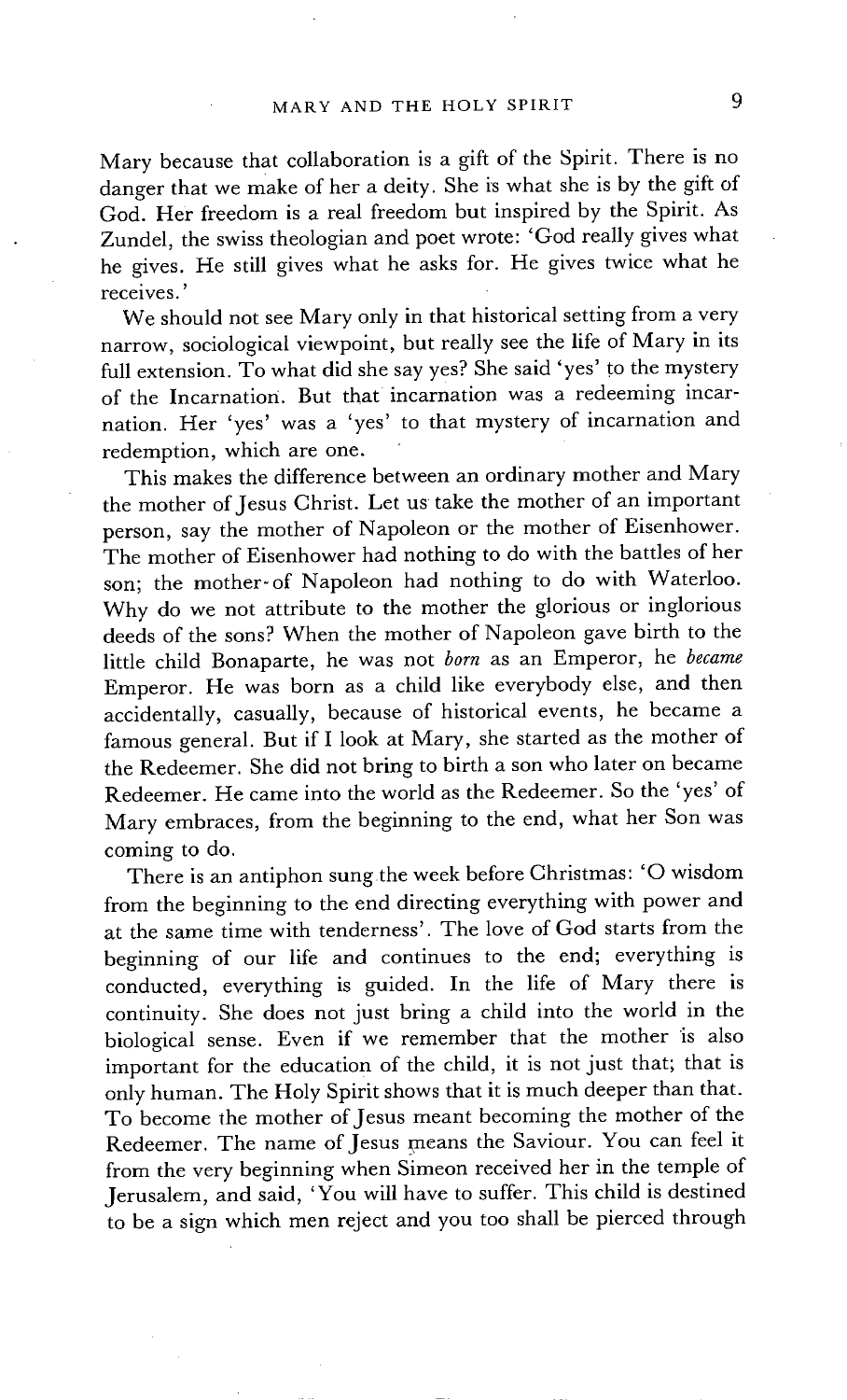the heart'. There is one single mystery. So when I see in the gospel that Mary was there at the foot of the cross, that is the very logic of incarnation. Supposing that for some reason this was not mentioned in the gospel, I would still know that Mary participated at that moment because she was the mother of the Redeemer. How could she be disconnected at the moment of Redemption?

This dimension of Jesus as the son of Mary is a dimension for ever and ever. He never loses it, and he is the most perfect son. He said very clearly that we have a duty to love our fathers and mothers. and you may be sure that the perfect love of Jesus was always there and he was faithful to his mother. Jesus is the perfect son of the Father and perfect son of his mother throughout his life, even if some aspects of the text of the gospel can sometimes create an impression of rejection.

If we have to say, like St Paul, 'I am not living, Christ is living in me', he is living in me as the son of this Father. But he must also live as the son of his mother in one way or another. How you express it, how you find the theological words to describe all this is another matter. But we cannot cease to be Christian, nor cease to be sons of Mary. The only point is, at what age are you a son? It is for you to choose. However, you may not say, 'I will not be a son of Mary in my spiritual life'. That is impossible if Christ is living in you. You can be a son at different ages. Remember the word of the Lord, 'if you do not become like a child, you will not enter into the kingdom of God'. So we are all invited to be children, to become like a child. We also have to be a child by imitating Jesus and continuing his life. You can be a child of your mother if your mother is living with you. My mother died when she was 85 and I was 50. At that age you are a child towards your mother, but with a very independent life. A child of one day old is much more dependent on his mother, and an unborn child still living in the womb, seeing only through the eyes of the mother, walking and moving through the mother, experiences complete dependence. Jesus chose that way of being dependent.

In order to follow Jesus in my own life, I give a priority to being Mary's child. Being a child is to be born in her. This is a grace, an invitation. Everybody can translate it in his own way, but I repeat, do not be afraid to receive Mary; what is born in her is from the Holy Spirit. I say to my protestant friends, do not be afraid if you see some exaggerations in catholic literature from time to time. You have to understand that this is a way of loving our Lord by loving our mother who is his mother.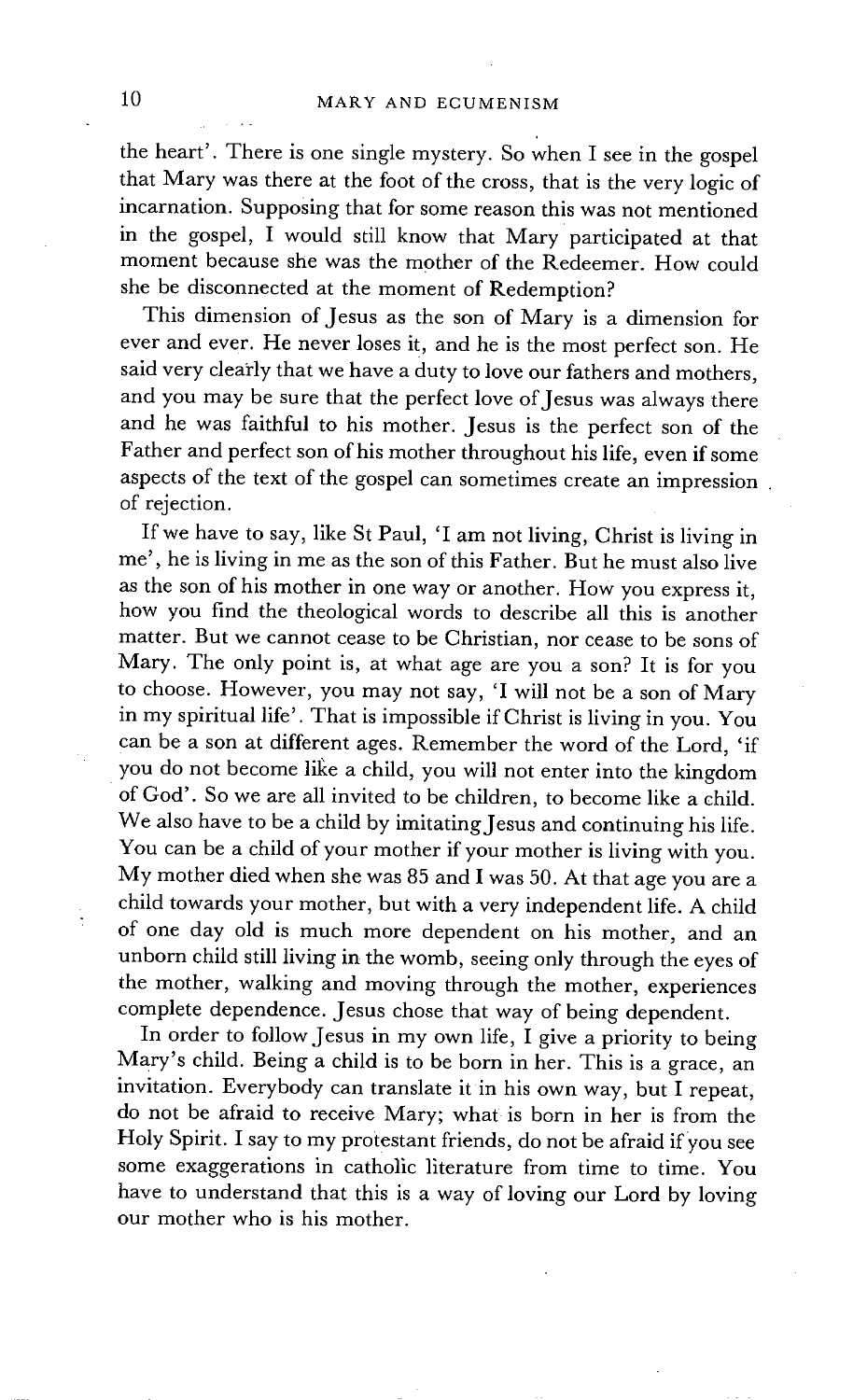#### *Pentecost*

There is now a third step: to see the Holy Spirit and Mary in the light of the mystery of Pentecost. As I said previously, incarnation and redemption are one in the eyes of the Lord. Now I would also say that the incarnation and Pentecost are deeply linked. It was a great joy, when I read all the papers of the Society of our Blessed Lady, to find a talk given under the same title in 1976 by Bishop Alan Clark. He took as a starting point for his talk 'The Holy Spirit and Mary', a statement of the Father of the Church, St Athanasius, who said. 'The Word took flesh in order that we could receive the Holy Spirit'. Since Jesus was born in order that we could receive the Holy Spirit, incarnation and Pentecost are very deeply linked. Bishop Alan Clark continued:

> **• . .** the second coming of God into the world, in the person of the Holy Spirit, is the reason for the first coming in the person of the Son, Jesus Christ of Nazareth. For God has come twice, not once. ... This perspective will influence our consideration of Mary and her relationships which form the material of our various doctrinal affirmations concerning her person and her work within the salvific plan of God.

It is vital for us to see that God became man only to make man become divine. We always look at the mystery of Christmas from the point of view of God becoming man. We forget to stress that the final reason is that man should become deified, united with God, and open to receive the fulness of God through and in the Spirit who is bringing us back from whence we came. The Father through the Son in the Spirit comes to us, so that the Holy Spirit in us through Jesus can go back to the Father.

It is very natural that there should be a link between the incarnation and the birth of Jesus Christ, and the birth of the Church of Pentecost. There too the name of Mary is mentioned. Even if there were no mention in Acts that she was there in the upper room in Jerusalem with the apostles, I would know that Mary was linked with that mystery of Pentecost and the Holy Spirit, since the mystery of the incarnation is only fulfilled and ended by that mysterious coming• The Holy Spirit is coming to actualize Christ; to make him present for past, present and future and all times; to make him the contemporary of all generations; to initiate in us the mystical life of Jesus and his sacramental life.